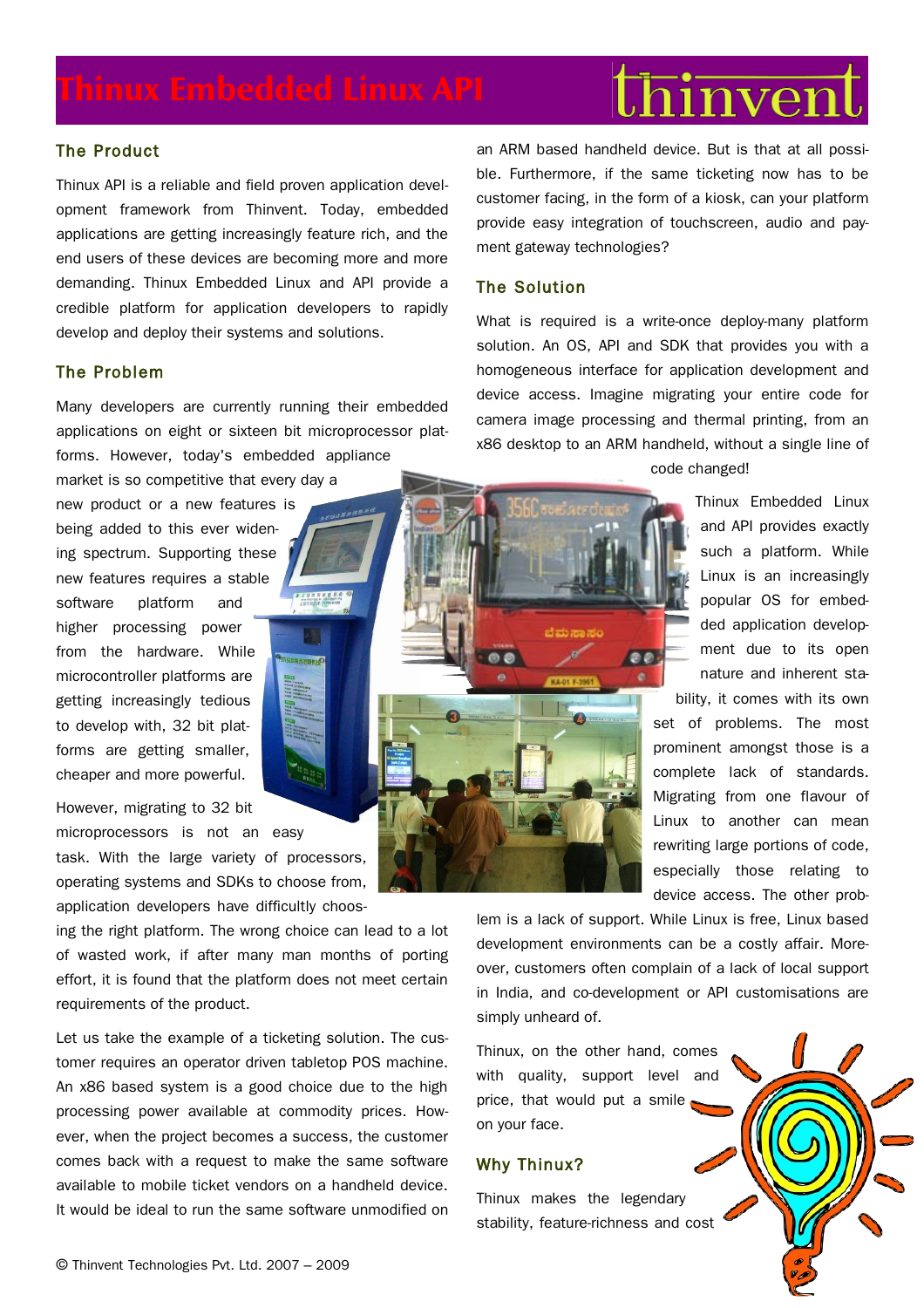

*Illustration 1: Thinux OS and API Stack Diagram*

advantages of Linux available to every embedded application developer. Thinux comes to you as a total package, which comprises of:

- 1. Embedded Linux Operating System, ready to run on platforms as diverse as x86, ARM and PPC.
- 2. A development system that is installable on any PC, and allows for complete development and testing. Optionally, Thinvent can provide you with development computers that come pre-installed with all the required software.
- 3. Documentation that exposes your developers to all the functions and features of our API.
- 4. Warm-up training. Developers new to Linux or 32-bit development find it difficult to ramp-up, even though schedule pressure requires them to begin delivering immediately. Our initial training hand-holds them as they adapt to the new platform. Apart from using our own development examples, we help the developers with their own products and modules, thus helping them be productive from day one.
- 5. Email and phone based development support.
- 6. Device driver development. Sometimes customers are using in-house devices that have no standard Linux drivers available. We develop drivers for such devices on Thinux, and provide application developers with a simple API for device manipulation.

# Feature Rich

Following are some of the main features supported.

- Support for Java based applications
- Provides the complete J2EE web stack, including industry-standard database servers.
- Audio, video and multimedia stacks. Simple functions to handle media files and to control AV subsystems.
- Remote and local updating of OS, application software, configuration files and multimedia content.
- In-built stacks and device drivers for GPRS, GPS, WiFi, Bluetooth and other networking protocols.
- Complete support for Indian Languages.
- Virtual Network Devices an abstraction layer that provides server side applications access to client side devices such as biometrics and smart cards.
- Rapid migration from 8 bit microcontroller platforms to 32 bit platforms.
- Support for IO interfaces such as USB, RS232/485, and LPT.
- Emulation layer for hardware commonly found in